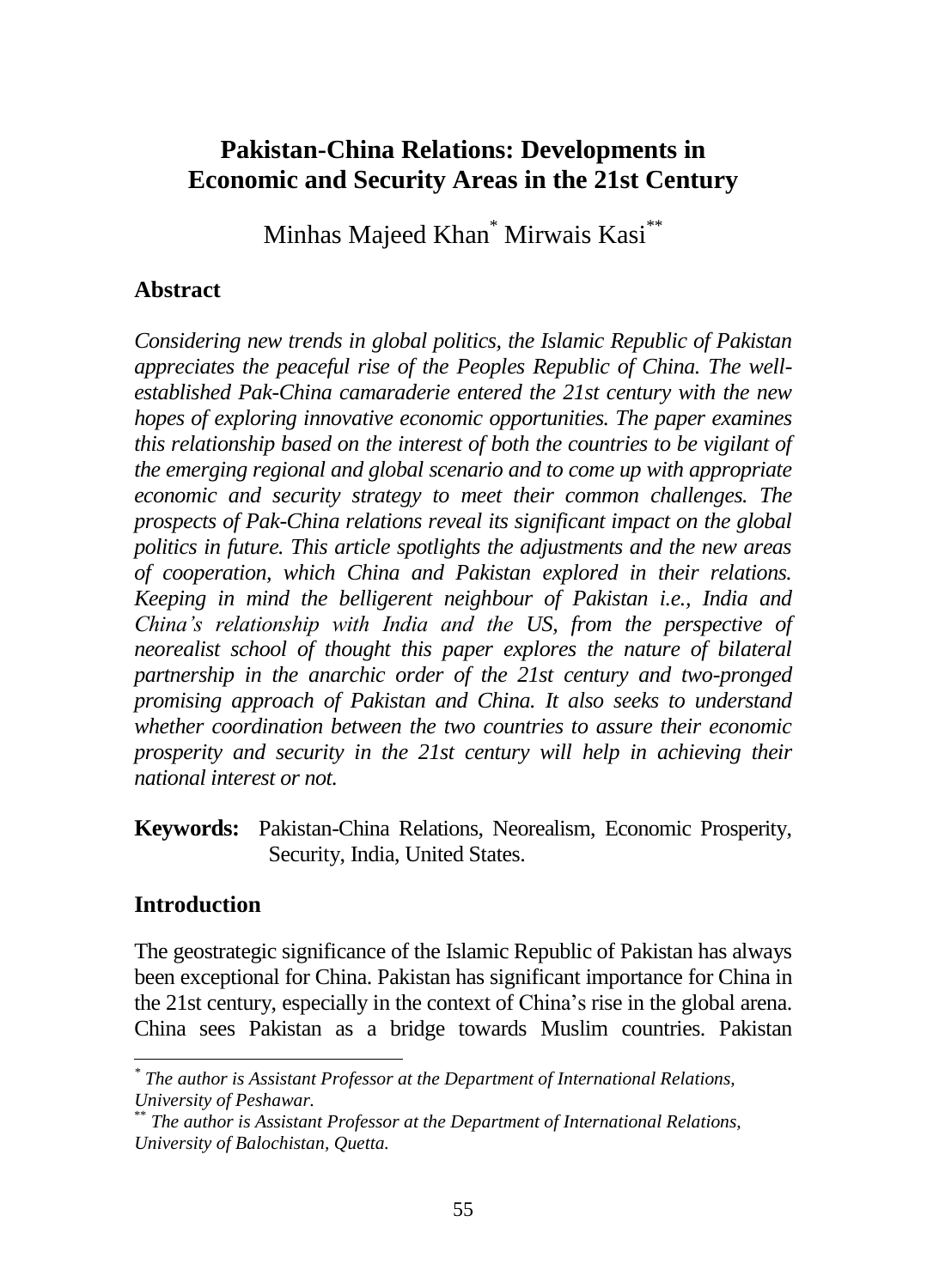possesses huge natural resources. It has the fifth largest standing armed force in the world with one of the best intelligence agencies and is the first Islamic nuclear weapons state, which makes Pakistan important in regional and international politics. Similarly, Pakistan is in close proximity to the Middle-Eastern region and serves as a natural bridge between South-West Asia and South Asia. In particular, Pakistan provides the shortest access to China towards Iran and a landlocked state Afghanistan, abundant with natural resources. Likewise, China also desires a route to the Indian Ocean via Pakistani seaports and Karakorum Highway (KKH). Although gesotratgeic position of Pakistan makes it an important regional player, yet it is encircled by multitude of problems including a hostile neighbour  $-$ India. In such scenario, Pakistan strongly needs the support and expertise of an external international actor. In this regard, China serves as a ray of hope towards solutions of Pakistan's economic and security issues.

The paper seeks to address and understand the question as to why the special relationship between Pakistan and China is important and how the two countries have enjoyed such friendly and stable diplomatic relations for decades. As discussed, the strategic importance of Pakistan both in the region and the world is of utmost importance to China. China, as an emerging power, is alarming for the US at present and will remain a concern for it in the future. Therefore, Pak-China strategic relationship must be understood from an international perspective, specifically the interlinking geopolitical relationships between China, the US and India. Since 9/11, this relationship has further strengthened keeping in view the various challenges faced by the two countries, in particular, to contain the global rise of terrorism, which has affected both countries, are also crucial factors in Pak-China relations.

#### **Neorealist Perspective in Pakistan-China Relations**

The theories of International Relations, when applied to the international system, claim their own domains. On the contrary, Neorealism covers biggest issues, such as past, present, and future of states interaction in the international relations: war, the avoidance of war, power balancing,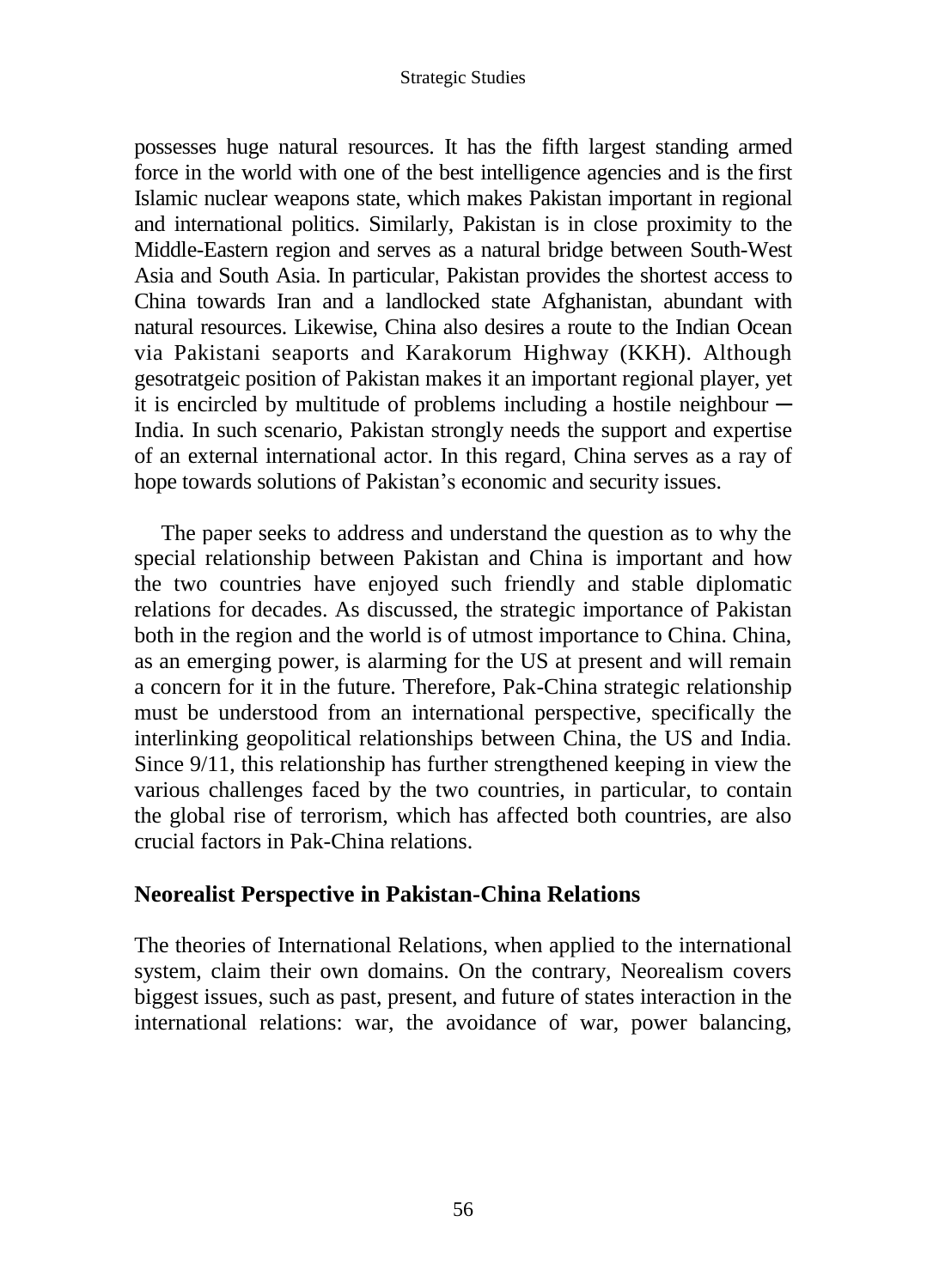power seeking, the dismemberment of states, security competition, arms races and alliance formation. $<sup>1</sup>$ </sup>

Neorealism, as a theory of the international relations, seeks to explain how states, particularly the economically and militarily powerful states, behave in the international system and how they interact with each other at the global level. As opposed to classical realists, who consider states as a unitary element and acknowledge its dominant role in the international system, the neorealists concentrate on the international system that influences states relationship with each other in an anarchic world.

Kenneth N Waltz, the proponent of Neorealism, in his book *Theory of International Politics,* published in 1979, attempted to "hypothesise a general framework for describing the frequent and recurring patterns of state behaviour and state interaction in the international system."<sup>2</sup>

As discussed, Neorealism focus on state relations with each other in a way where the international system influences their interactions in the form of shared common interests like forming an alliance, security dilemma, maintaining the balance of power and the balance of threat to secure their main objective of ensuring their security. The geopolitics since the Cold War has definitely influenced Pakistan and China in a way that both states strengthened their relations. For example, the 1962 China-India war, the ups and downs in Pak-US relations, Pak-India relations, China-US and China-Soviet (and now with Russia) relations and the ensuing global and regional geopolitical environment, illustrates the theoretical influence of Neorealism on Pak-China relations.

Pakistan and China have enjoyed long-lasting friendly relations, however, in the past, the two countries mostly cooperated at the political and military level. At present, both countries have extended their relationship to all-inclusive social, economic and cultural exchange relations. The following paragraphs discuss the nature of their relationship and how they have been able to sustain it.

<sup>1</sup> Jojo Jacobsen, "Neo-realism in International Relations – Kennth Waltz," http://www.popularsocialscience.com/2013/11/06/neorealism-in-internationalrelations-kenneth-waltz/

 $<sup>2</sup>$  Ibid.</sup>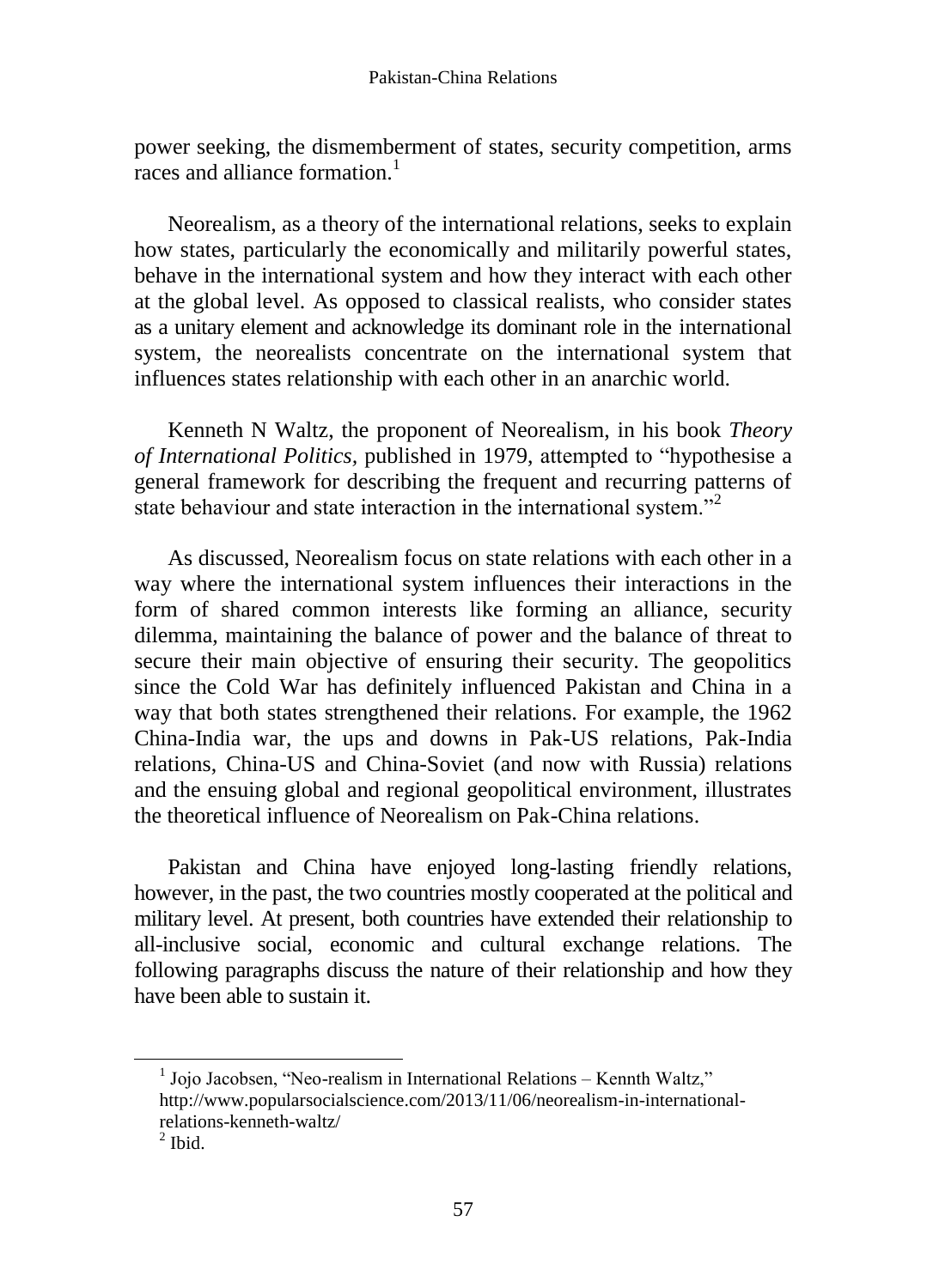## **Economic Collaborations**

China's Ambassador to Pakistan, Sun Weidong, on June 24, 2016, in an interview stated that the projects in terms of Pak-China cooperation are focused on four areas: 1) energy projects, 2) transport infrastructure, 3) building of the Gwadar port and 4) industrial cooperation. Major energy projects include construction of a 300-megawatt solar power plant by the Chinese company, Zonergy, and the work on 16 other energy projects has been initiated. In terms of transport infrastructure, reconstruction and upgradation of the KKH, within Pakistan, is underway, and the construction of the Karachi-Lahore Motorway also started in March  $2016<sup>3</sup>$  Regarding the progress on the Gwadar port, Pakistan handed over 280 hectares of land-use rights to a Chinese company for a term of 43 years on November 11, 2015. The construction of new facilities at the Gwadar port is already going on. Lastly, the Chinese projects in Pakistan under the China Pakistan Economic Corridor (CPEC) have employed Pakistani workers, showing that the close relationship between the two countries has already moved from the policy announcement to the project implementation stage. The number of funds involved, the depth of the exchanges, and the numbers of people participating are unprecedented in relations between the two countries. $4$  In the light of the above discussion, it can be stated that Pakistan and China had a timehonoured relationship, keeping in view cooperation in many areas. Some of the areas of Pak-China collaborations are as under;

### **Gwadar Deep Seaport**

The Gwadar port is situated at the entrance of oil riched Persian Gulf region, around 234 nautical miles west of Karachi and around 390 nautical miles east of the Gulf of Hormuz. The Gwadar port is 80 km away from Iran's border<sup>5</sup> and is located in close proximity to the Chahbahar port of Iran. The strategically important Gwadar port is

<sup>&</sup>lt;sup>3</sup> Raymond Lee, "The Strategic Importance of Chinese Pakistani Relations," *Aljazeera Centre for Studies,* 2016,

http://studies.aljazeera.net/en/reports/2016/08/strategic-importance-chinesepakistani-relations-160803101555719.html

<sup>4</sup> Ibid.

<sup>5</sup> K Raffat Zaheer, "Development and Operation of Port of Gwadar," n.d., <http://www.ifsma.org/tempannounce/aga33/Gwadar.pdf>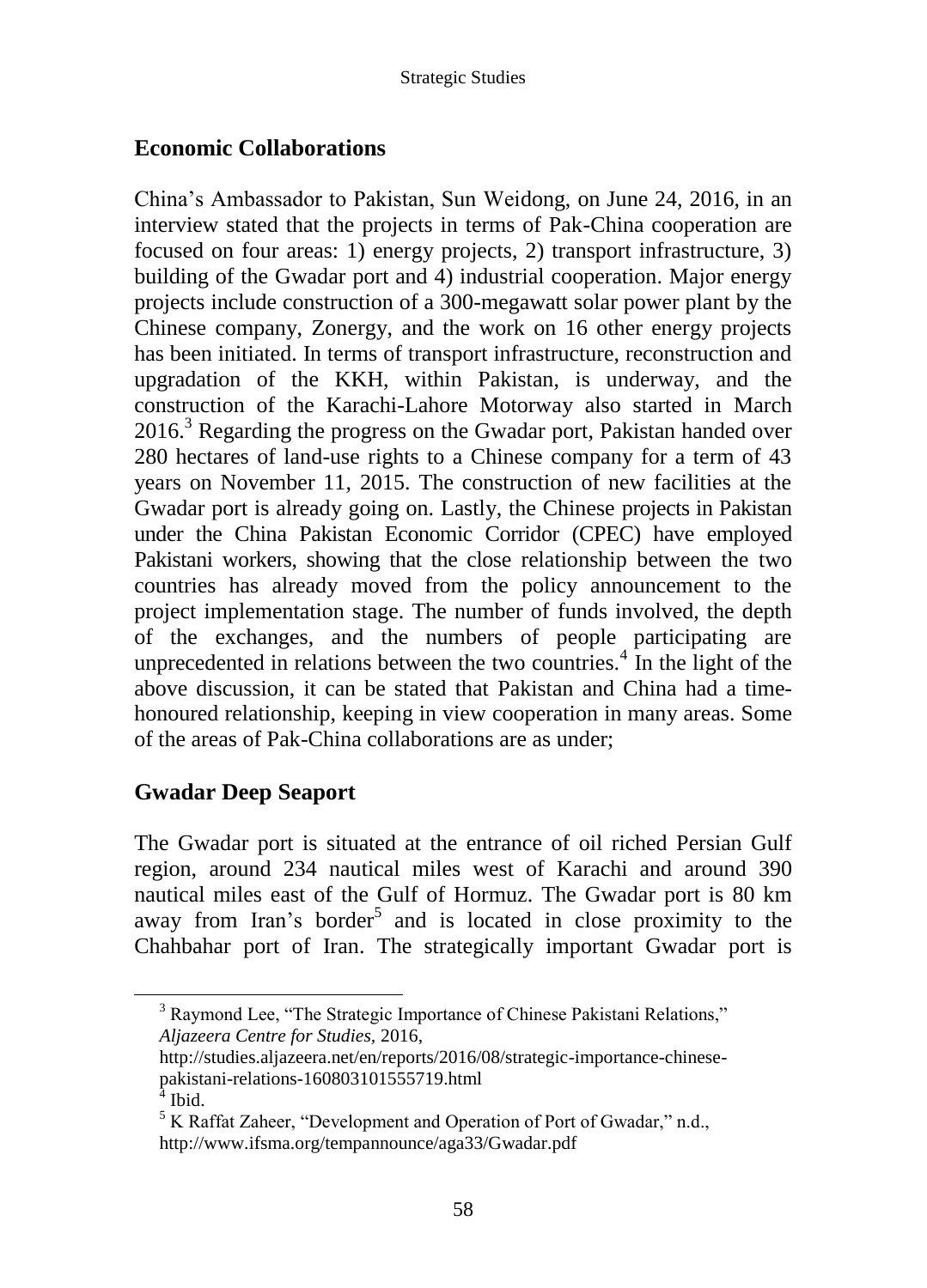situated outside the Straits of Hormuz, which serves as a vital conduit for the international oil supplies in the region. $<sup>6</sup>$  It is situated close to three</sup> vital regions of the world, i.e., the Middle East, South Asia and Central Asia.

A revolutionary moment came in the history of Pakistan when former Prime Minister of Pakistan, Feroz Khan Noon, purchased it in September 1958, in return for a payment of three million pound sterling after the approval of Sultan Said Bin Taimur, integrating Gwadar into Pakistan.<sup>7</sup> Since then constructing a port at Gwadar had been under consideration. Pakistan acknowledged Gwadar's potential as a deep seaport site in 1964. However, in 1992, Pakistan decided to build a port at Gwadar  $<sup>8</sup>$ </sup> and in 1993, it started feasibility studies for the development of the port.<sup>9</sup> Finally, in 2001, when China agreed to contribute in the construction of the Gwadar port, major steps were taken by Pakistan to turn its dream into a reality. China, on the other hand, was very keen to take productive steps towards the development of the port as 60 per cent of oil for China comes from the Gulf States through ships which travel over 16,000 km in two to three months, facing various risks. While through Gwadar distance will be reduced to around 2,500 km and the port can be used throughout the year.

In March 2002, Pakistan signed an agreement with the Chinese Harbour Construction Cooperation and both states agreed to construct a port at Gwadar. For the construction of the first phase of the port, China invested around US\$198 million, while Pakistan invested around US\$50 million. The completion of phase one, in 2005, brought new commercial advantages for both China and Pakistan, in addition to military dimensions, it assured opening of China towards the Indian Ocean and strengthened Pakistan's naval defence mechanism for the reason that in the event of war with India, the Gwadar port will provide strategic depth to Pakistan. It is also essential to mention that for improving mobility, China also

 $<sup>6</sup>$  Ibid.</sup>

<sup>&</sup>lt;sup>7</sup> Syed Fazl-e-Haider, "Gwadar: An Emerging Center of the New Great Game," *ISPI*: *Policy Brief,* no. 162 (October 2009), 1.

<sup>8</sup> Ibid.

<sup>&</sup>lt;sup>9</sup> Zahid Anwar, "Gwadar Deep Sea Port's Emergence as Regional Trade and Transportation Hub: Prospects and Problems," *Journal of Political Studies*, 1 (2), (2010): 97-112.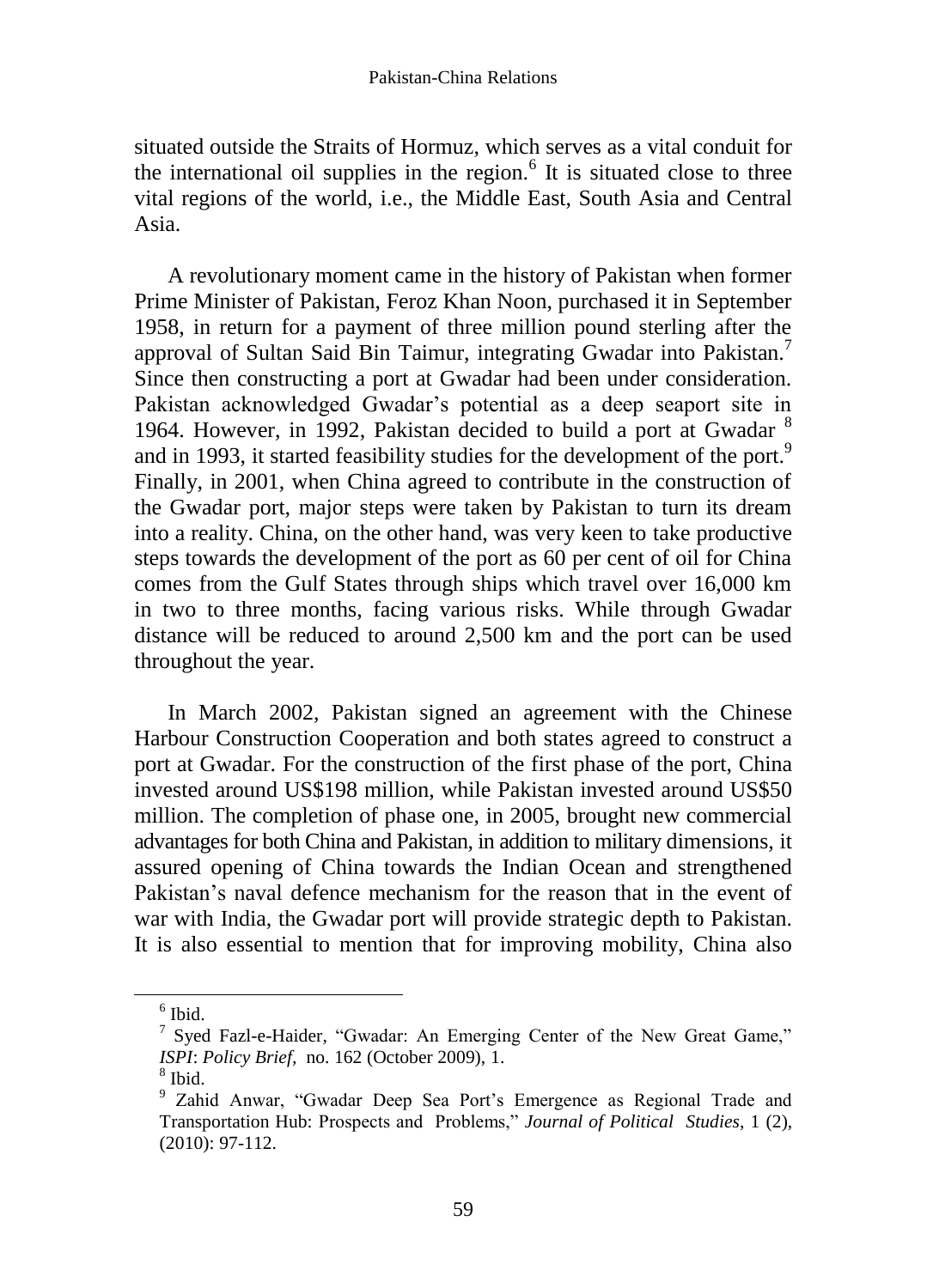invested US\$200 million for the construction of a coastal highway that connects Gwadar port with Karachi.

On March 15, 2008, the Gwadar port began its cargo handling. However, the port was officially inaugurated by the Government of Pakistan on December 21, 2008. The opening of the Gwadar port marked another milestone in Pak-China friendship. With the construction of the Gwadar port, both Pakistan and China would be able to fulfil their energy requirements and would also facilitate the emerging Central Asian oil and gas centers, which seek outlets for their natural resources.

The development of the second phase of the port has yet to start that includes "four containers berth, one bulk cargo terminal and one-grain terminal."<sup>10</sup> In addition to this, development of the port also includes construction of "one Ro-Ro terminal and two oil terminals to handle 200,000 DWT ships."<sup>11</sup> For the development of Gwadar, control of the port has once again been handed over to China. Pakistan and China intend to make advancement towards evolving and implementing a chief design for the Gwadar port as part of a financial corridor that foresees huge investment from China. No doubt, the economic corridor will drive Pakistan towards transforming itself into a regional economic hub.<sup>12</sup> The Gwadar port will be linked via railway and road networks for enhancing trade between the regional countries. The economic corridor also includes the construction of oil and gas pipelines in the long-run with the objective of attracting investments in various sectors<sup>13</sup> and fulfilling the energy requirements of Pakistan and China besides other states.

By 2015, Pakistan and China also finalised a formula for linking the Gwadar port with western China within few years. China will also invest heavily in Pakistan for assuring smooth implementation of the CPEC.<sup>14</sup>

<sup>&</sup>lt;sup>10</sup> Zaheer, "Development and Operation of Port of Gwadar."

 $11$  Ibid.

<sup>&</sup>lt;sup>12</sup> Zafar Bhutta, "Gwadar Port: Pakistan, China all set to Develop Master Plan," *Express Tribune,* February 15, 2014, [http://tribune.com.pk/story/671852/gwadar](http://tribune.com.pk/story/671852/gwadar-port-pakistan-china-all-set-to-develop-master-plan/)[port-pakistan-china-all-set-to-develop-master-plan/](http://tribune.com.pk/story/671852/gwadar-port-pakistan-china-all-set-to-develop-master-plan/) (accessed on December 17, 2015).

 $13$  Ibid.

<sup>14</sup> Ismail Dilawar, "Plan to Link Gwadar port to Western China finalised," *Pakistan Today*, November 25, 2014,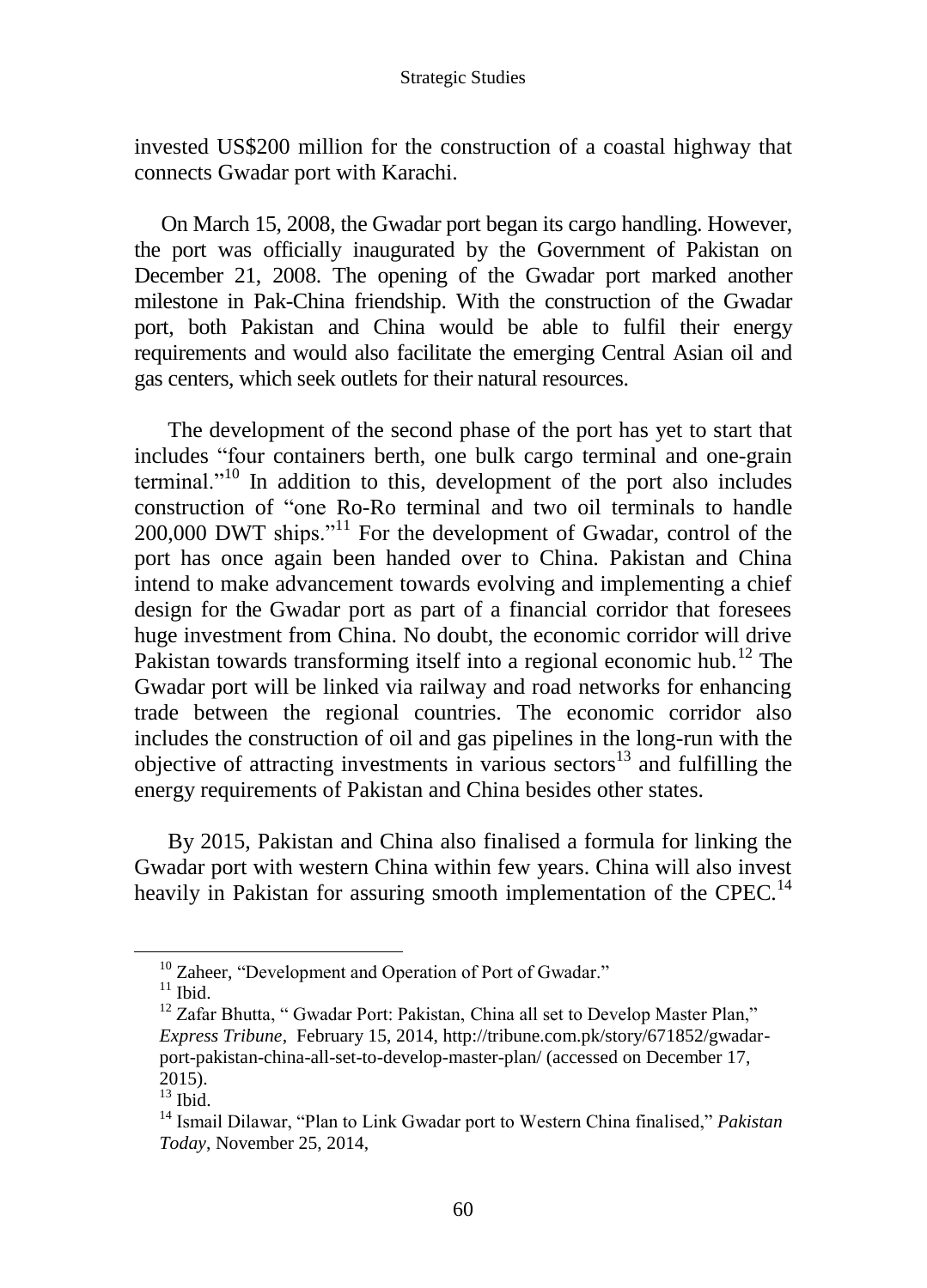The CPEC will enable China to trade with the different regions through economic option.<sup>15</sup>

# *i. Current Port Facilities*

The current port facilities include; the port area of around 64,000 squaremeters, container stacking area of about 48,278 square-meters, empty container stacking area of around 6,875 square-meters, reefer cargo area around 367 square-meters and storage yard of about 28,669 square meters.<sup>16</sup> Similarly, it also includes hazardous cargo storage 1,800 square-meters, control tower (foot print only) 1,536 square-meters, buoy yard, transit shed 3,750 square-meters, mosque, security building 65 square-meters, vehicles servicing garage 450 square-meters, generator building 593 square-meters, several immigration floors, per floor: 4,144 square-meters, lorry car park 1,125 square-meters, operations office and canteen, per floor: 1,742 squaremeters, oil recovery system one complete set and future development area 118,575 square-meters etc. $17$ 

# *ii. Additional Projects*

Additional projects include a coastal highway construction, connecting Karachi and Gawadar port with Iran. For that purpose, work on the coastal highway connecting the Gwadar port with Karachi has already been completed. In addition, up-gradation of the KKH; strategy of construction of railway line connecting Gwadar with China; schemes for energy cooperation and pipelines development; plans for establishment of industrial zone; enhancing arrangements for oil storage and refining facilities adjacent to the port; plan of massive capital injection into expansion of the port and energy projects; working on necessary facilities of fresh water treatment and water supply; construction of Gwadar International Airport and boosting of tourism and hotel industries. The additional projects will increase the significance of the Gwadar deep seaport which will play an important role in regional and the international politics.

[http://www.pakistantoday.com.pk/2014/11/25/business/plan-to-link-gwadar-port-to](http://www.pakistantoday.com.pk/2014/11/25/business/plan-to-link-gwadar-port-to-western-china-finalised/)[western-china-finalised/](http://www.pakistantoday.com.pk/2014/11/25/business/plan-to-link-gwadar-port-to-western-china-finalised/)

 $15$  Ibid.

<sup>&</sup>lt;sup>16</sup> "Gwadar Port Authority,"<http://www.gwadarport.gov.pk/portprofile.html> .

 $17$  Ibid.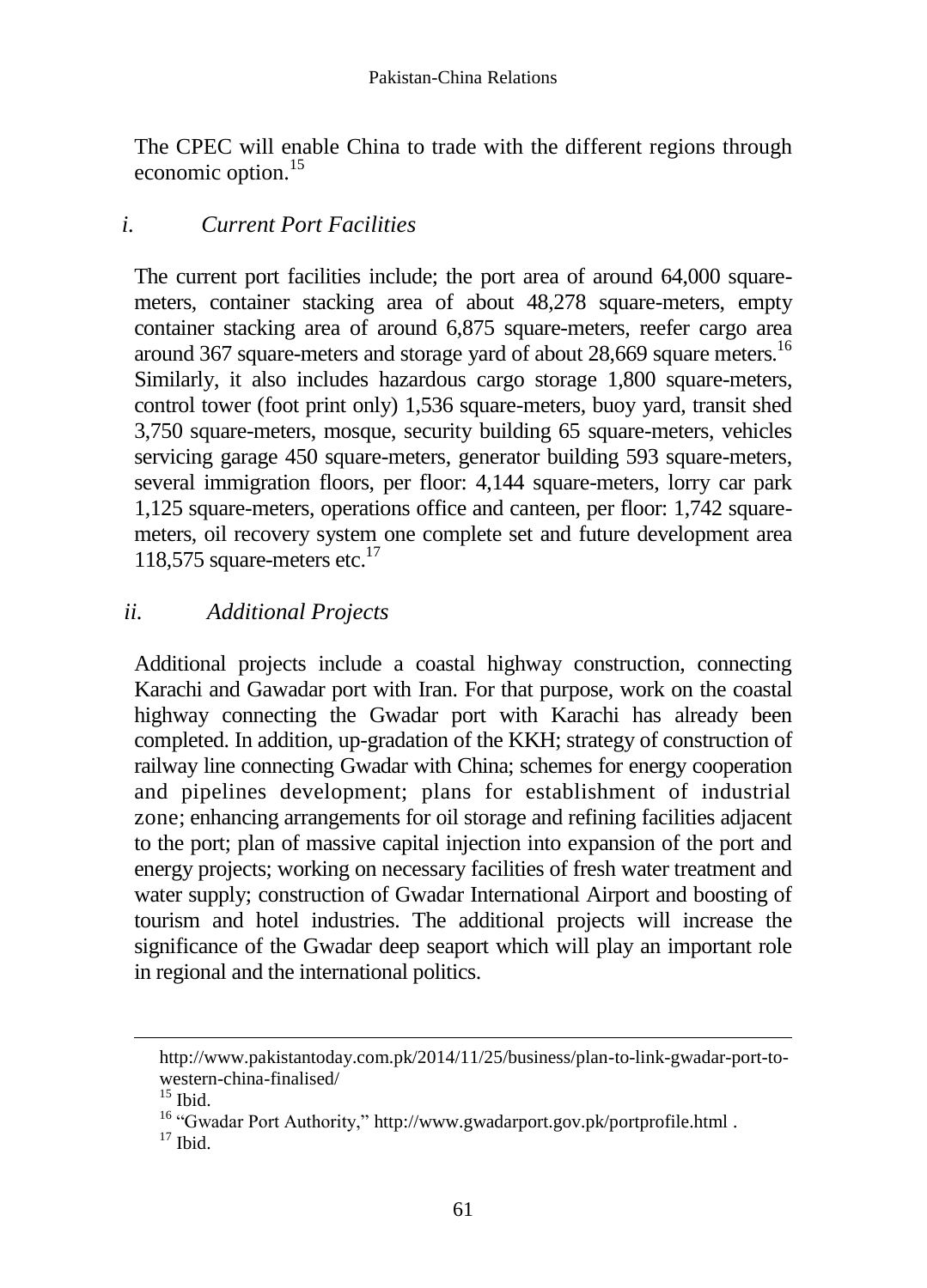# *iii. Significance of Gwadar Port*

Significance of the Gwadar port is explained as following

- i Gwadar deep seaport development strengthened the relations between Pakistan and China. It not only enhanced the concept of cooperation between these two states, but it also highlighted the relevance and significance of Pak-China relations in the international politics in the 21st century.<sup>18</sup>
- ii Pakistan has around 38 million tons of trade, and out of it about 95 per cent goes through the Arabian Sea — Indian Ocean. Port Qasim handles 32 per cent and Karachi port handles around 68 per cent, of all seaborne trade. It is predicted that in near future shipping activities will increase at existing ports and the total trade will rise to more than 91 million tons in coming years.<sup>19</sup> The Gwadar port will definitely share the burden of the two ports very soon. Moreover, it is capable of meeting the economic goals, that can additionally be guaranteed over the growth of its "infrastructure along with assuring and increasing its connectivity with the hinterland  $\cdot$ <sup>20</sup>
- iii The Gwadar port provides easy and shortest outlet to China, towards the Gulf States and the African region. In addition, it has the potential to serve as an alternate route for the Chinese trade in case the Strait of Malacca in the Indian Ocean is blocked by the US.
- iv China has been keen to construct an oil pipeline from Gwadar port to the western province of China so as to transform Gwadar into energy corridor, which will also work for the development of the Xinjiang province. It will ultimately make the Gwadar port significant at the regional and international levels.

<sup>&</sup>lt;sup>18</sup> Nawabzada Riaz Khan Jogezai, Chief of Pashtoon tribe, during an interview to the first author, September 3, 2014.

<sup>19</sup> Adeela Khan, "Gwadar Port: Growing beyond," *Center for Pakistan and Gulf*, <http://cpakgulf.org/gwadar-port-growing-beyond/>  $20$  Ibid.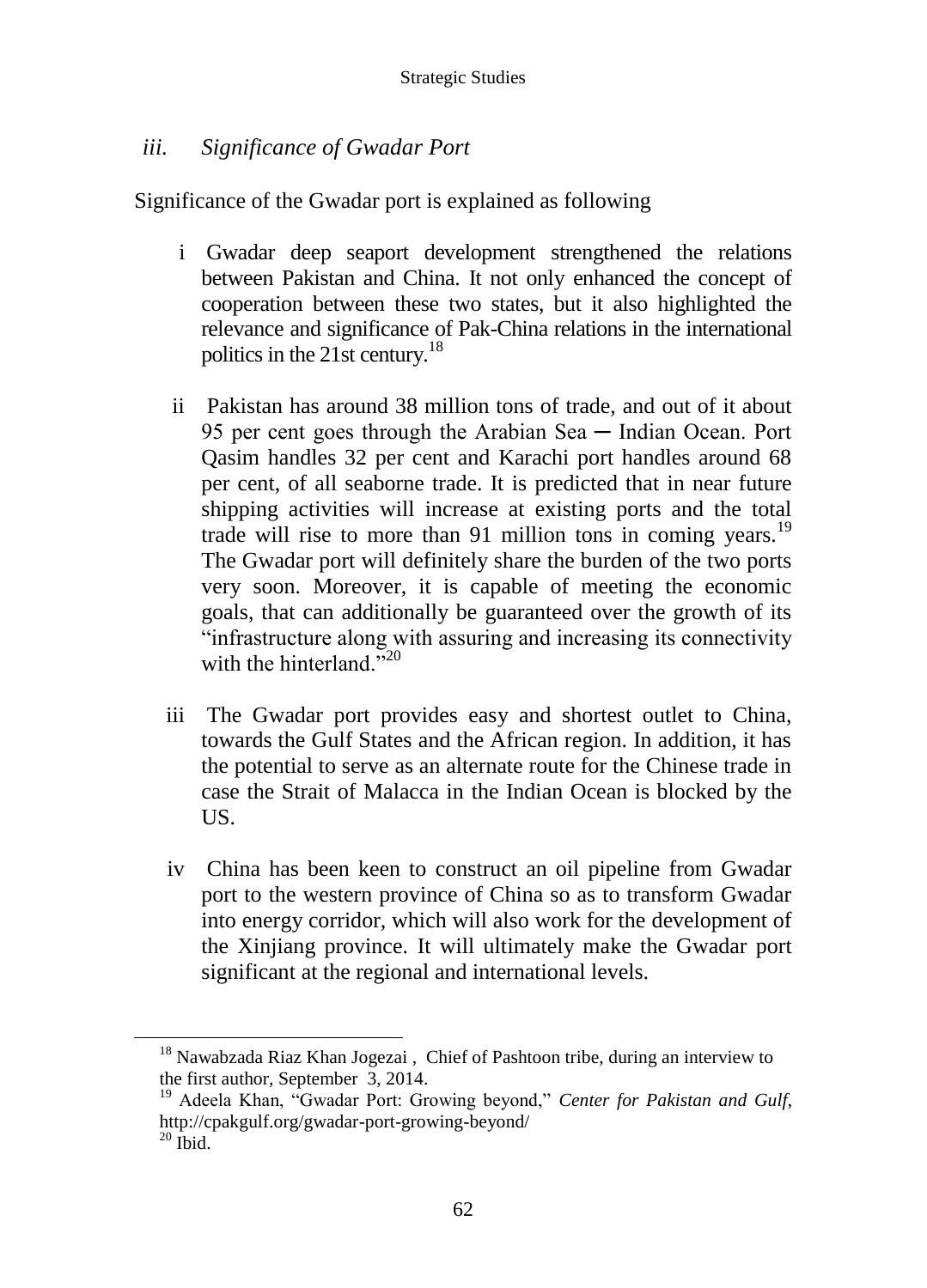- v The Gwadar port can acquire the status of a gate to Strait of Hurmoz, hence, it can compete with the Iranian and the UAE ports. Similarly, by improving the present links the Gwadar port can provide a better and shortest trade route to the Caspian region and, thus, it may serve as a gateway between the Central Asian Republics (CARs) and the rest of the world.
- vi The Gwadar port provides strategic depth to Pakistan Navy in case Port Qasim and Karachi port are encircled by the Indian naval forces. Pakistan with its weak economy and limited resources cannot match the naval strength of India and looks towards China to play a balancing role in the Indian Ocean. Thus, Gwadar port provides an opportunity for Pak-China naval collaboration to monitor the Indian naval activities around the Gulf of Aden and the Persian Gulf, thus assuring strategic edge to Pakistan and China over India.
- vii The Gwadar port's success will provide a chance to the masses of "Balochistan to improve the living conditions in their province."<sup>21</sup>
- viii The Gwadar port has the potential to handle large cargo ships and oil tankers, which give it an edge over other ports. Similarly, the geostrategic location of the Gwadar port places it at a much advantageous position than other ports, like the Iranian Bandar Abbas and Chahbahar port, Salalah port of Oman and Dubai's Jebel Ali ports.<sup>22</sup>
	- ix Gwadar is situated at the strategic junction of three regions, namely South Asia, West Asia and Central Asia zone. The deep-sea port at Gwadar is visualised as a regional capital hub, serving commercial traffic to and from the CARs, Afghanistan, the Middle East, the Gulf, Xinjiang, Iran, and South East Asia, which, no doubts, makes it a very important port of the region. $^{23}$

<sup>21</sup> Ariba Khan, "Gwadar Ports's Importance," *Pakistan Observer*, April 04, 2013, <http://pakobserver.net/201304/04/detailnews.asp?id=202615>  $^{22}$  Ibid.

<sup>&</sup>lt;sup>23</sup> Taj Muhammad, Member provincial Assembly from Battagram-Khyber Pakhtunkhwa, during an interview to the first author, June 22, 2012.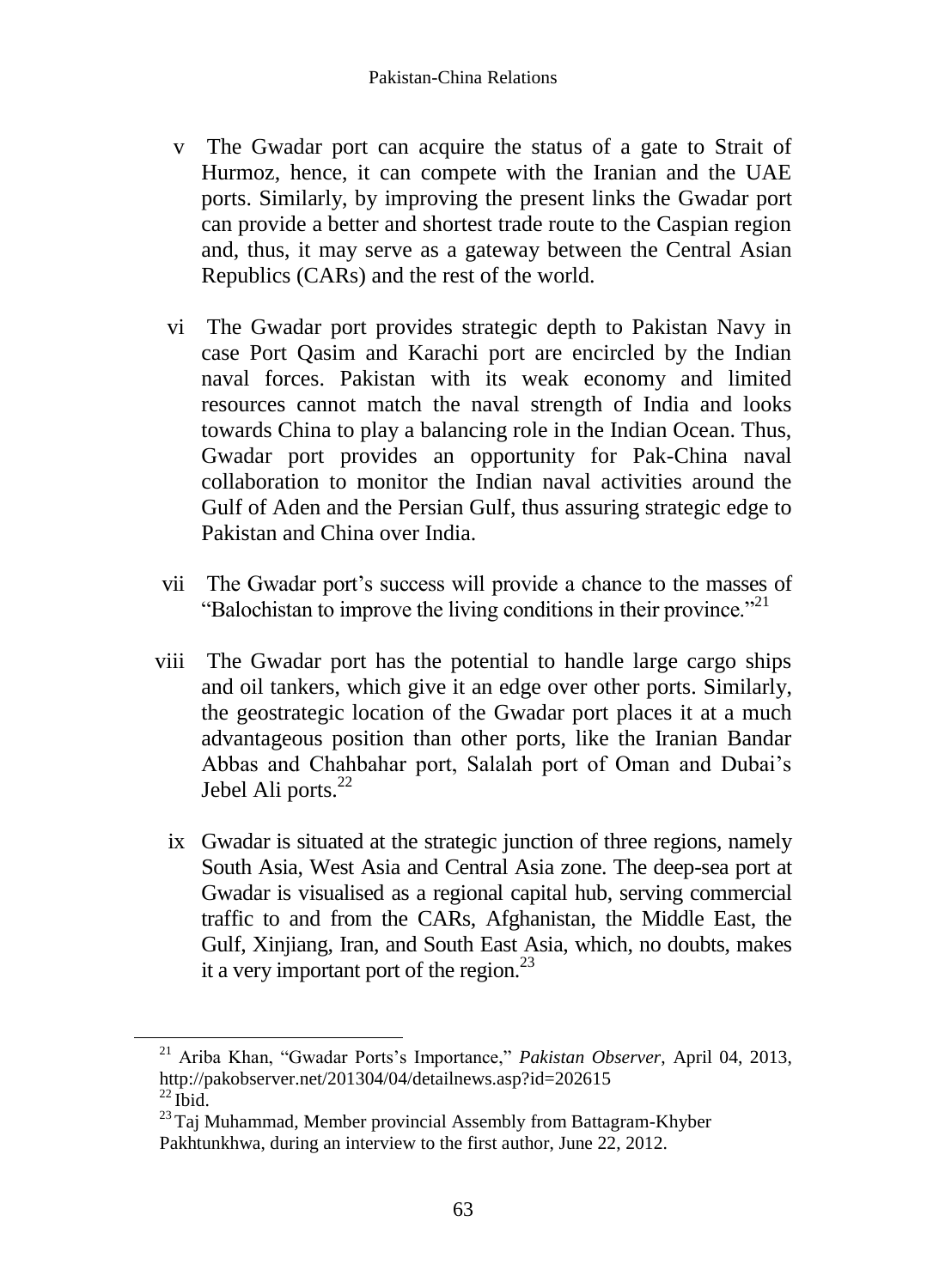## **Saindak Project**

The Saindak project became another milestone in Pak-China friendship, through the reserves of Pakistan and high-tech expertise of China, both have been exploring gains. The Saindak mines of gold and copper are situated in the district of Chaghi, Balochistan. During the 1970s, with the assistance of the Chinese engineering firm copper deposits at Saindak were discovered and in 1975, the feasibility study of Saindak project took place. The Saindak mine was expected to have ore deposits of around  $412$  million tons<sup>24</sup> and per ton holding on normally around "0.5 gram of gold per ton and 1.5 grams of silver."<sup>25</sup> In accordance with the official evaluations, the Saindak project has the volume of producing around "15,800 ton copper, 1.5 tons gold and 2.8 ton silver"<sup>26</sup> annually.

With the funding of Pakistan in 1995, production of copper and gold from Saindak mine started. The project was set up by a Pakistani owned company, named Saindak Metals Ltd., at a cost of PKR13.5 billion. Initially, the monthly production rate was 6000 ounces of gold, 12000 ounces of silver and 1700 tons of copper. The copper was to be refined in China, it was also recommended that a refinery should be constructed at Saindak but no progress has been made on this as yet.<sup>27</sup>

During Benazir Bhutto's era, Pakistan decided to close the project late in 1995, because of the low price of copper in global markets and lack of availability of funds for continuing the project. Similarly, respective Nawaz governments also ignored to re-start Saindak project.<sup>28</sup>

In 2002, Pakistan called foreign investors to invest in the Saindak project. The Metallurgical Corporation of China (MCC) Ltd., showed keen interests in the project and it was granted on lease for ten years which was to last in October 2012.<sup>29</sup> Pakistan-China signed an agreement for the development of Saindak Copper-Gold mine, later Pakistan gave five-year

<sup>&</sup>lt;sup>24</sup> Yousaf Ajab Baloch, "Comment: the Plunder of Saindak's Cooper and Gold," *Daily Times*, October 15, 2013, [http://archives.dailytimes.com.pk/editorial/15-Oct-](http://archives.dailytimes.com.pk/editorial/15-Oct-2013/comment-plunder-of-saindak-s-copper-and-gold-yousaf-ajab-baloch)[2013/comment-plunder-of-saindak-s-copper-and-gold-yousaf-ajab-baloch](http://archives.dailytimes.com.pk/editorial/15-Oct-2013/comment-plunder-of-saindak-s-copper-and-gold-yousaf-ajab-baloch)

 $\frac{25}{25}$  Ibid.

 $26$  Ibid.

 $27$  Ibid.

 $28$  Ibid.

 $29$  Ibid.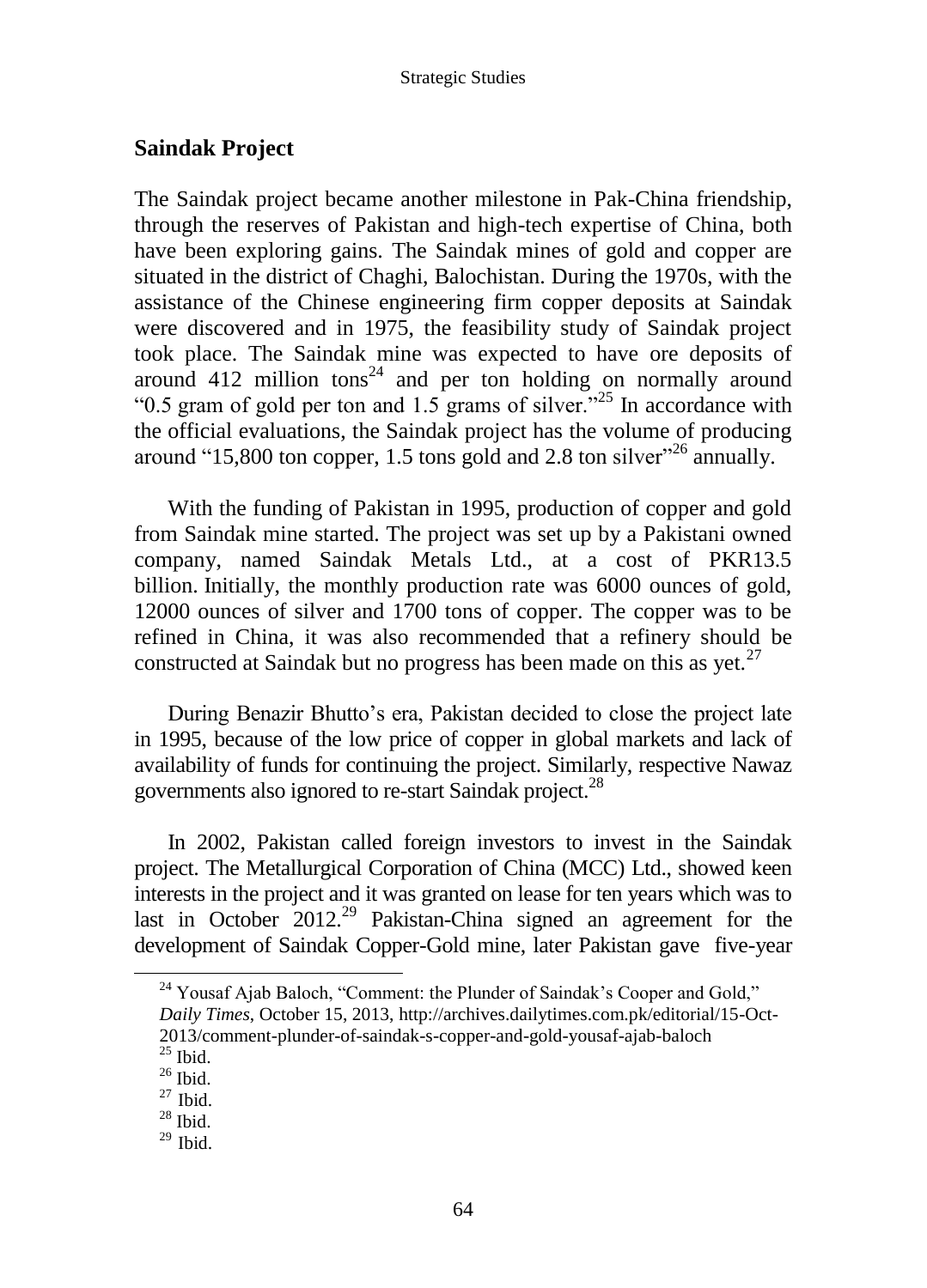extension which will work til October 2017, in the favour of Chinese firm, MCC, for the project, once the MCC approved to pay 5 per cent extra shares to the Government of Balochistan.

After restarting the work on the Saindak project in early 2001, the MCC kept the principle of employing locals of Balochistan and gave special priority to people living in Chaghai. Under Saindak project, the company can employ more than 1,300 Pakistani employees annually and 84 per cent of its workers are from Balochistan. Additionally, the MCC has also employed around 200 Chaghai residents as temporary employees, which helped in a significant way in increasing the income of local people and in up-gradation of their living standards.<sup>30</sup>

The MCC has specifically designed the training packages, in which shortterm, medium and long-term training requirements and development goals were set forth. In 2009, almost 4,900 employees attended various training programmes.<sup>31</sup> These training programmes not only improved the work efficiency of the employees but a large number of technicians for Balochistan were also raised. The project also sustained the economic growth in district Chaghai, for instance, the local annual purchase of tools amounted around US\$40 million and the company in transportation annually pays about US\$2.6 million. $32$ 

# **Security Cooperation**

The One Belt One Road (OBOR) initiative and its flagship project, the CPEC, has expanded bilateral strategic and cooperative partnership to a more inclusive framework. The bilateral relations rose between the two from 'All weather friendship" to "all-weather strategic cooperation partners." This bilateral relationship is grounded in common strategic and security interests and concerns, like global terrorism and maritime security. Since the beginning of the 21st century, the two sides not only have common economic interest and common security concerns, but also share

<sup>30.4</sup>MCCT Makes Strenuous Efforts in Technical Training for Saindak Project," June 3, 2010[, http://www.mccchina.com/ENGLISH/ShowArticle.asp?ArticleID=5363.](http://www.mccchina.com/ENGLISH/ShowArticle.asp?ArticleID=5363)

 $31$  Ibid.

 $32$  Ibid.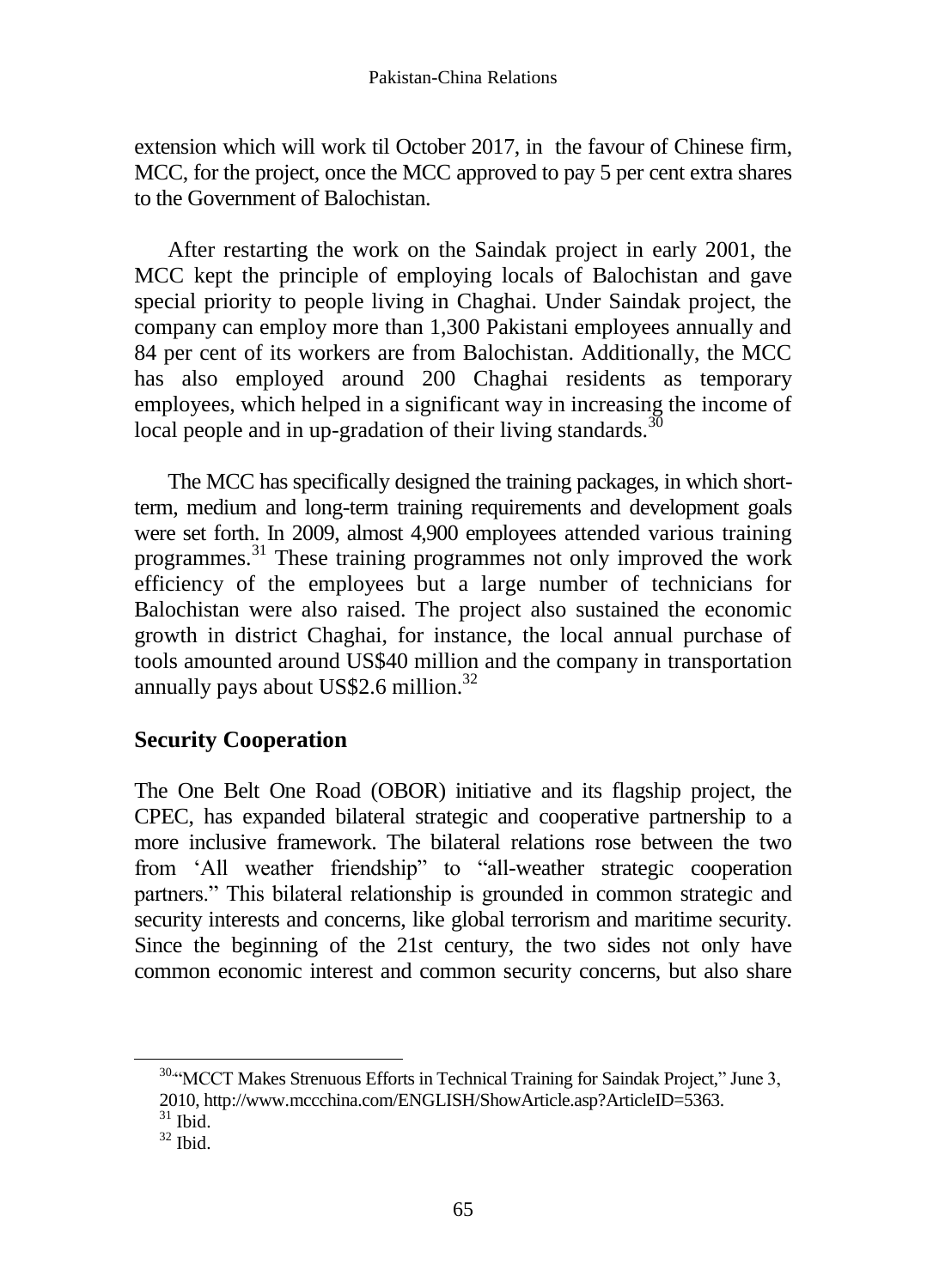the dream of national peace, stability, and prosperity.<sup>33</sup> Security cooperation between the two countries is discussed in the succeeding paragraphs.

# **Al-Khalid Tank**

Pakistan's Main Battle Tank (MBT), Al-Khalid, jointly developed by China and Pakistan is basically a hybrid tank; made with armament arrangements, subsystems designed through modification and unification of several international means. Most importantly, it is a locally manufactured tank.<sup>34</sup> Al Khalid tank's direct "lineage stems from the Chinese NORINCO Type 90-II MBT,"<sup>35</sup> while "its indirect lineage can be traced back to the Soviet T-54 series." <sup>36</sup> Furthermore, the tank has Ukrainian origin engine, however, assembling was done in Pakistan. In various aspects, the tank can be noticed as the eventual advancement of the successful Soviet T-54 system.<sup>37</sup>

The design of the Al-Khalid tank ran through the last decade of the 20th century and the scheme was then recognised with "MBT 2000." The project was set together by Heavy Industries Taxila (HIT), of Pakistan and NORINCO Factory 617 of China. Prototypes appeared around 1991, and then it went into the evaluation phase.<sup>38</sup>

The MBT is named after the great Muslim General, Khalid Bin Walid, the initial deliveries of this tank were made in 2002 and since then it has been in service. The new Al Khalid-I and Al Khalid-II versions will be signified as SAK-Super Al Khalid. Advanced Super Al Khalid MBTs with the arrangement of the new armour and optional Explosives Reactive Armour (ERA) can resist all known 120mm and 125mm rounds. $39$ 

 $\overline{a}$ 

 $38$  Ibid.

<sup>33</sup> "China Pakistan Friendship Strong and Lasting," http://forpakistan.org/chinapakistan-friendship-strong-and-lasting/

<sup>&</sup>lt;sup>34</sup> "HIT Al Khalid (MBT 2000) Main Battle Tank (MBT) (2001)," [http://www.militaryfactory.com/armor/detail.asp?armor\\_id=181](http://www.militaryfactory.com/armor/detail.asp?armor_id=181)

 $35$  Ibid.

 $36$  Ibid.

<sup>37</sup> Ibid.

<sup>39</sup> "New Super Al Khalid Tank- AK I and II Main Battle Tank," *Pakistan Defence*, December 25, 2011, [http://defence.pk/threads/new-super-al-khalid-tank-ak-i-ii](http://defence.pk/threads/new-super-al-khalid-tank-ak-i-ii-main-battle-tank.148908/)[main-battle-tank.148908/](http://defence.pk/threads/new-super-al-khalid-tank-ak-i-ii-main-battle-tank.148908/) (accessed on November 24, 2015).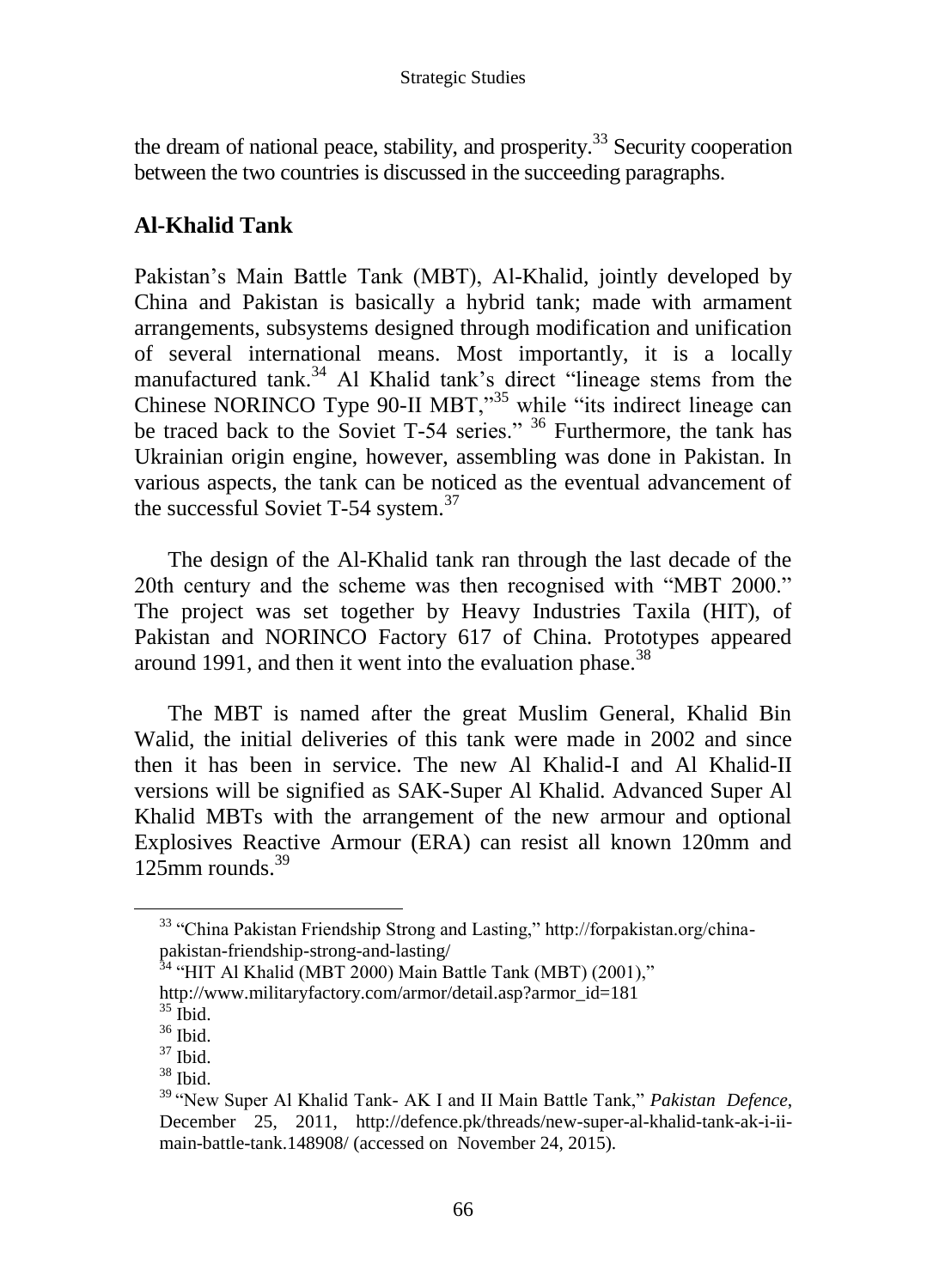An up-gradation of Al-Khalid tank also contains improved transmission and an electronic turret mechanism for it. The Tank additionally offers better defence during Nuclear, Biological and Chemical (NBC) battles. Al-Khalid tanks are equipped with the modern active threat-protection system and Integrated Battle Management System (IBMS). The HIT has also improved Al-Khalid's firearms loading potential<sup>40</sup> and, currently, it is capable of carrying "49 125mm HEAT and Armor Piercing Fin Stabilised Discarding Sabot-APFSDS<sup>141</sup> and "Naiza 125 mm DU rounds, 1,500 12.7mm and 7,100 7.62mm rounds." $42$ 

Interestingly, through Al-Khalid tank Pakistan has strengthened its defence mechanism while China succeed in attracting other regional and international actors to seek the Chinese expertise, which will help China to reject the attempts of isolating it in regional and the international politics.

## **JF-17 Thunder Aircraft**

The JF-17 Thunder combat aircraft is another landmark achievement of Pak-China friendship, a development project between "all-weather" partners. The JF-17 Thunder is a world class single seat fighter jet. This is significantly a powerful, cost-effective and multi-role fighter aircraft, which has the potential of facing the current and forthcoming air power employment trials.

It is loaded with a digital fly-by-wire flight regulatory structure that adds agility in it. The combat aircraft possesses the modern selfprotection suite and excellent man-machine interface, completely a glass cockpit, which increases aircraft's combat capability and sustainability.<sup>43</sup>

The JF-17 Thunder is loaded with long range glide bombs, fourth generation avionics systems,<sup>44</sup> "beyond visual range and short range airto-air missiles, anti-ship missile and air-to-surface missiles and extensive

 $40$  Ibid.

 $41$  Ibid.

 $42$  Ibid.

<sup>43</sup> "JF-17 Thunder Brings laurels to Pakistan," *News*, June 18, 2015.

 $44$  Ibid.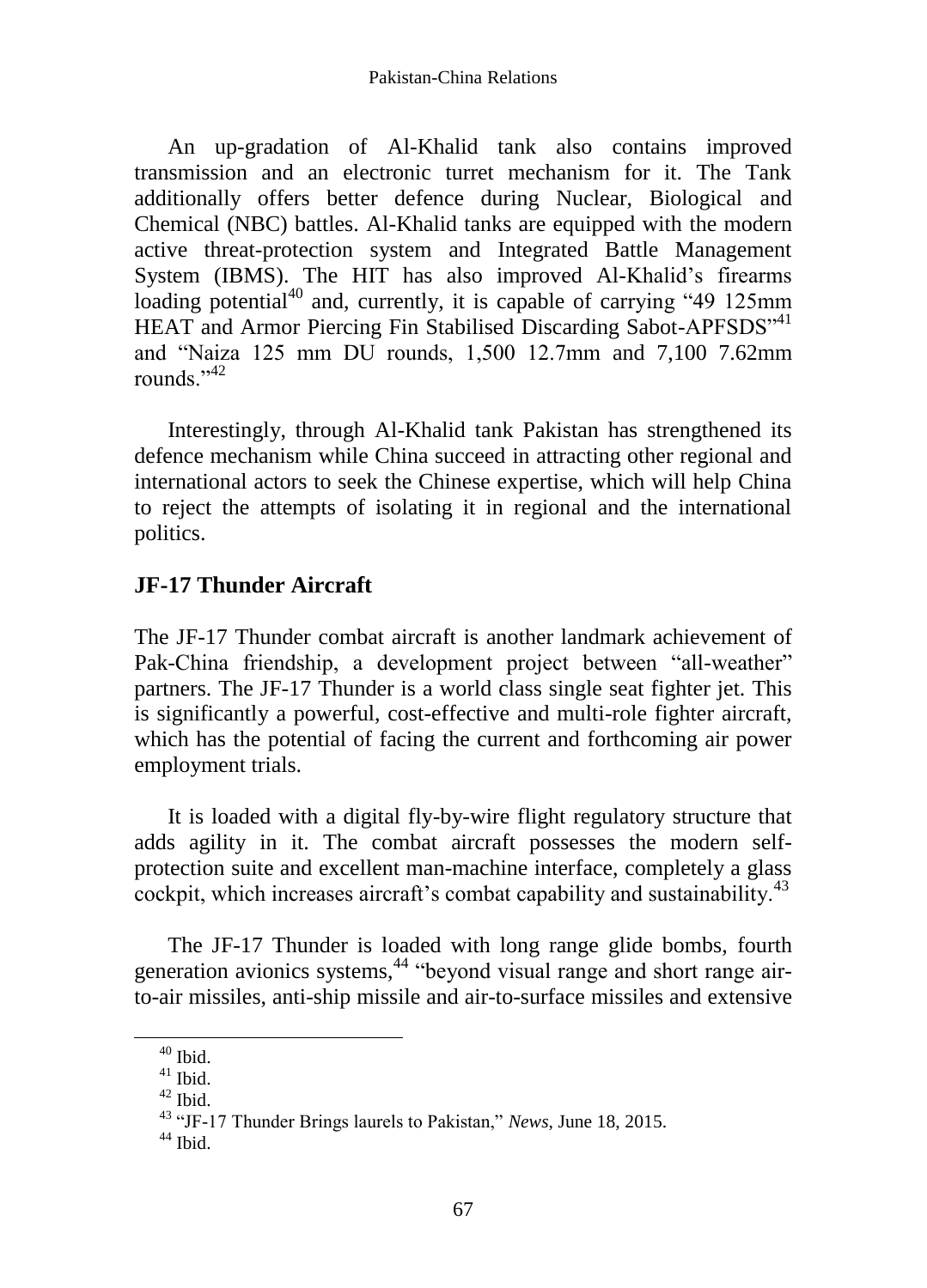range of conventional and smart armaments."<sup>45</sup> The combat aircraft needs extraordinarily short lengths of the runway for landing and takeoff, which assures flexibility of its operations at short air strips.<sup>46</sup> The aircraft is extremely efficient, reliable, and economical with the advantage of lower cost for maintenance than other existing light fighters.

It is an innovative, "lightweight, all weather, day/night multi-role fighter aircraft,"<sup>47</sup> manufactured as a combined project among Chengdu Aircraft Industry Corporation (CAC) of China and Pakistan Aeronautical Complex (PAC). The combat aircraft has excellent potential during air-to-surface and air-to-air battles.<sup>48</sup> The optimally united sub-systems of state-of-the-art avionics, computerised flight controls and potential of loading modern weaponry assures significant advantage to the JF-17 Thunder over same class rivals.<sup>49</sup> This jet contains the latest avionics of the world which can combat any fourth generation fighter jet.

The JF-17 Thunder can be used in all high fighting manoeuvrability both at medium and low altitudes. It has effective firepower, agility and survivability during warfare. It is expected to appear as an effective option for the air force of any state. $50$ 

Moreover, the JF-17, economically, is an inexpensive aircraft with a weapons package that is not available elsewhere. The first prototype aircraft made its initial flight in August  $2003$ <sup>51</sup> After that, two additional prototype aircraft were added for flying qualities, operation, engine, flight testing and basic structure. While the two prototype aircrafts were involved in wide-ranging avionics flight tests. All the required testings of the aircraft were completed in 2007, which marked the arrival of the JF-17 Thunder aircraft in Pakistan, where it was ceremoniously presented to the nation as a worthy gift on March 23, 2007.<sup>52</sup>

<sup>45</sup> Ibid.

 $46$  Ibid.

<sup>47</sup> "Pakistan Aeronautical Complex Kamra: A Symbol of Excellence in Aviation: JF-17 Aircraft," n.d[, http://www.pac.org.pk/jf-17.](http://www.pac.org.pk/jf-17)

 $48$  Ibid.

 $49$  Ibid.

 $50$  Ibid.

 $51$  Ibid.

 $52$  Ibid.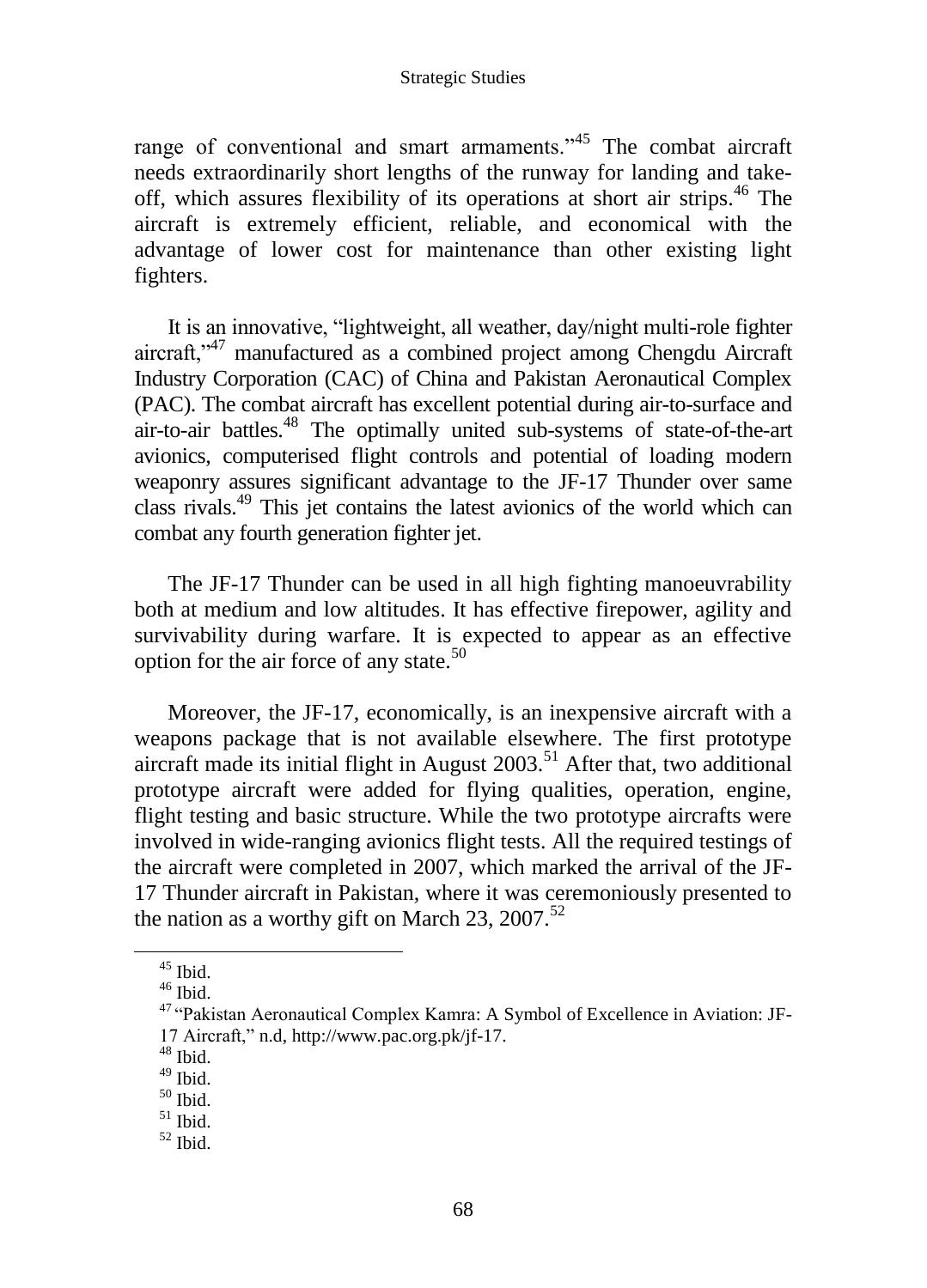The Test and Assessment Flight Centre was established at PAC, which made the operational evaluation of the combat aircraft along with the training of ground and air crew. The JF-17 Thunder has been formally added in Pakistan Air Force (PAF) as a substite of A-5 combat aircraft of an operational squadron of PAF. At Farnborough Air Show UK in 2010, the JF-17 Thunder made its first parade.<sup>53</sup> Later on, this aircraft took part in several other international air shows, such as Dubai Air show, Zhuhai Air show in China, Turkish Air show and Paris Air show.

Pakistan has also launched the upgraded version of Block-I that is, JF-17, Block-II Thunder combat aircraft that made its maiden flight from the PAC facility at Kamra on February 9, 2015. The JF-17 Block-II version has advanced features like an air-to-air refuelling (AAR) probe, better weapons carriage, enhanced oxygen system and improved electronic countermeasures system. Pakistan has also started working on JF-17 Block-III, which will have a feature of Dual Seat cockpit option with a significant change in the engine and very advanced avionics, it will also enable pilots to see all required statistics & information on the helmet-screen.

Interestingly, China projected Pakistan as a model for the other actors, and via JF-17 China delivered a silent message to other states that they can also maximise their interests if they coordinate with China. It is not a secret now that the JF-17 will not only enhance the defence capabilities of Pakistan but it will also give Pakistan a chance to generate money through its export. In this regard, agreements have been signed with several Asian states.<sup>54</sup>

### **Civil Nuclear Cooperation**

Civil nuclear cooperation is another dimension of Pak-China friendly relations. During the early 1990s, China agreed to construct Chashma-1, a 325 MW nuclear power plant, which after completion became operational in 2000.

<sup>53</sup> Ibid.

<sup>54</sup> Franz Stefan Gady, "Confirmed: Sino-Pak JF-17 Fighter Jet has its First Buyer," *Diplomat*, June 15, 2015, [http://thediplomat.com/2015/06/confirmed-sino-pak-jf-17](http://thediplomat.com/2015/06/confirmed-sino-pak-jf-17-fighter-jet-has-its-first-buyer/) [fighter-jet-has-its-first-buyer/](http://thediplomat.com/2015/06/confirmed-sino-pak-jf-17-fighter-jet-has-its-first-buyer/)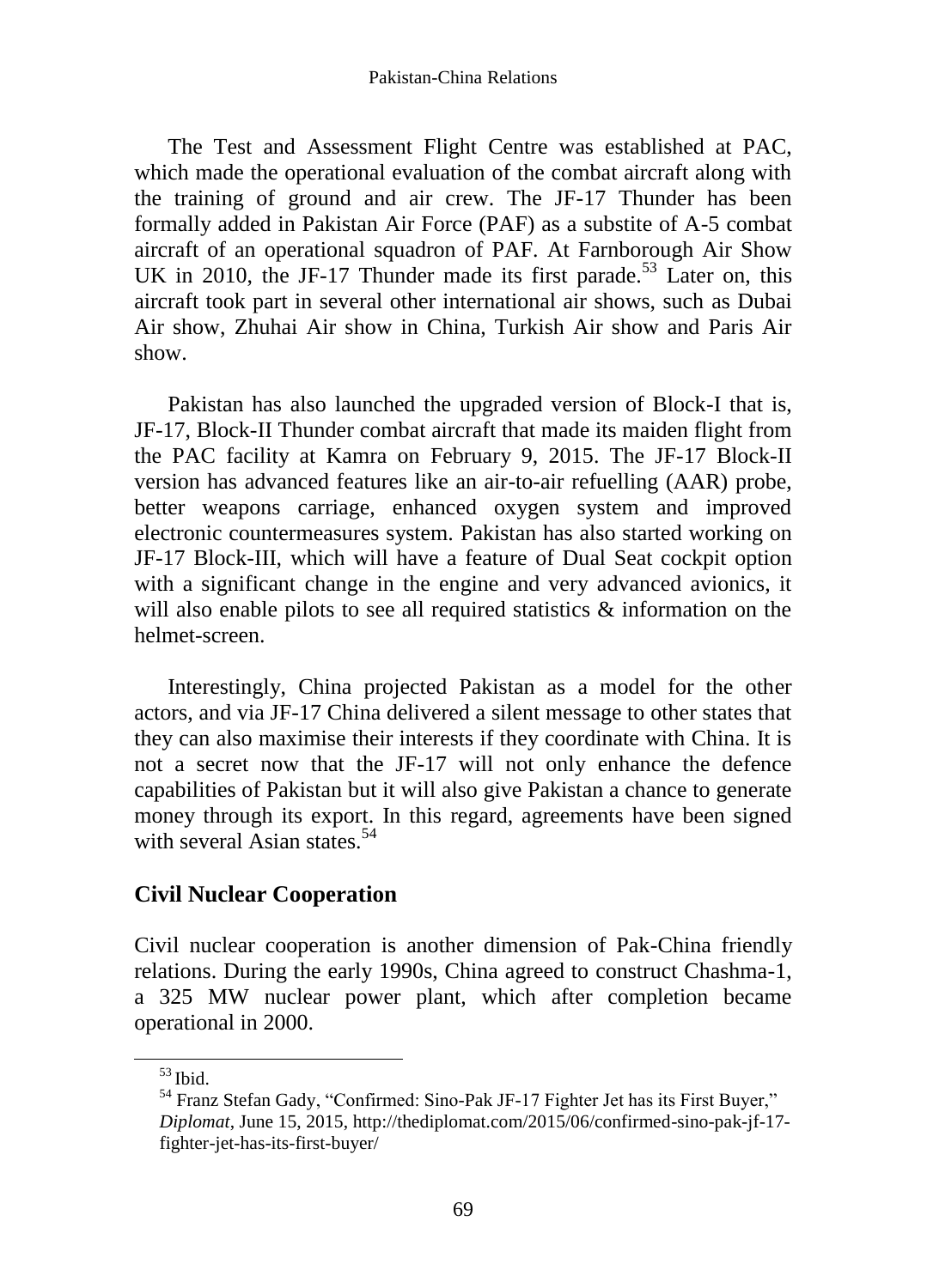China affirmed that it has been involved in around six nuclear power ventures in Pakistan and is expected to export more reactors, representing that civilian nuclear collaboration between Pakistan and China will progress despite concerns of various countries at regional and at the international levels.<sup>55</sup>

In the past, China repeatedly declined to affirm the details regarding the degree of its civil nuclear collaboration with Pakistan, however, recently China quotes its involvement in the construction of six reactors in Pakistan.<sup>56</sup> Wang Xiaotao, Vice-Minister of the National Development and Reform Commission (NDRC), told media that the "NDRC was keen to support further exports to Pakistan."<sup>57</sup> He further added, "The NDRC is sketching fresh strategies for announcing the supportive financial rules for exports to Pakistan in the nuclear sector."

Announcing the strategies at a press conference in Beijing, Wang also said that China is assisting Pakistan in the construction of six nuclear reactors with an overall installed capacity of around 3.4 million kilowatts." China's current ventures with Pakistan have come under scrutiny as the Nuclear Suppliers Group (NSG) does not authorise the member states to supply nuclear technology to the states that have not signed the Nuclear Non-Proliferation Treaty (NPT). India sought a waiver from the NSG for the development and assurance of its civilian nuclear cooperation with the US, which it obtained only after guaranteeing a variety of assurances.<sup>58</sup>

China only declared the first two reactors, Chashma-1 and Chashma-2, were constructed in Pakistan at the stage of joining the NSG. During 2009, the China declared that it would assist Pakistan in constructing two new reactors i.e., Chashma-3 and Chashma-4, which became a matter of debates at the NSG, while China argues<sup>559</sup> that it prepared such supply arrangements with Pakistan earlier than becoming a member of the NSG in 2004, and

<sup>55</sup> "China Confirms it is Building Six Nuclear Power Plants in Pakistan," *Daily Times*, February 9, 2015, http://www.dailytimes.com.pk/national/09-Feb-2015/china-confirms-it-is-building-six-nuclear-power-plants-in-pakistan

 $^{\rm 56}$  Ibid.

 $57$  Ibid.

<sup>58</sup> Ibid.

 $59$  Ibid.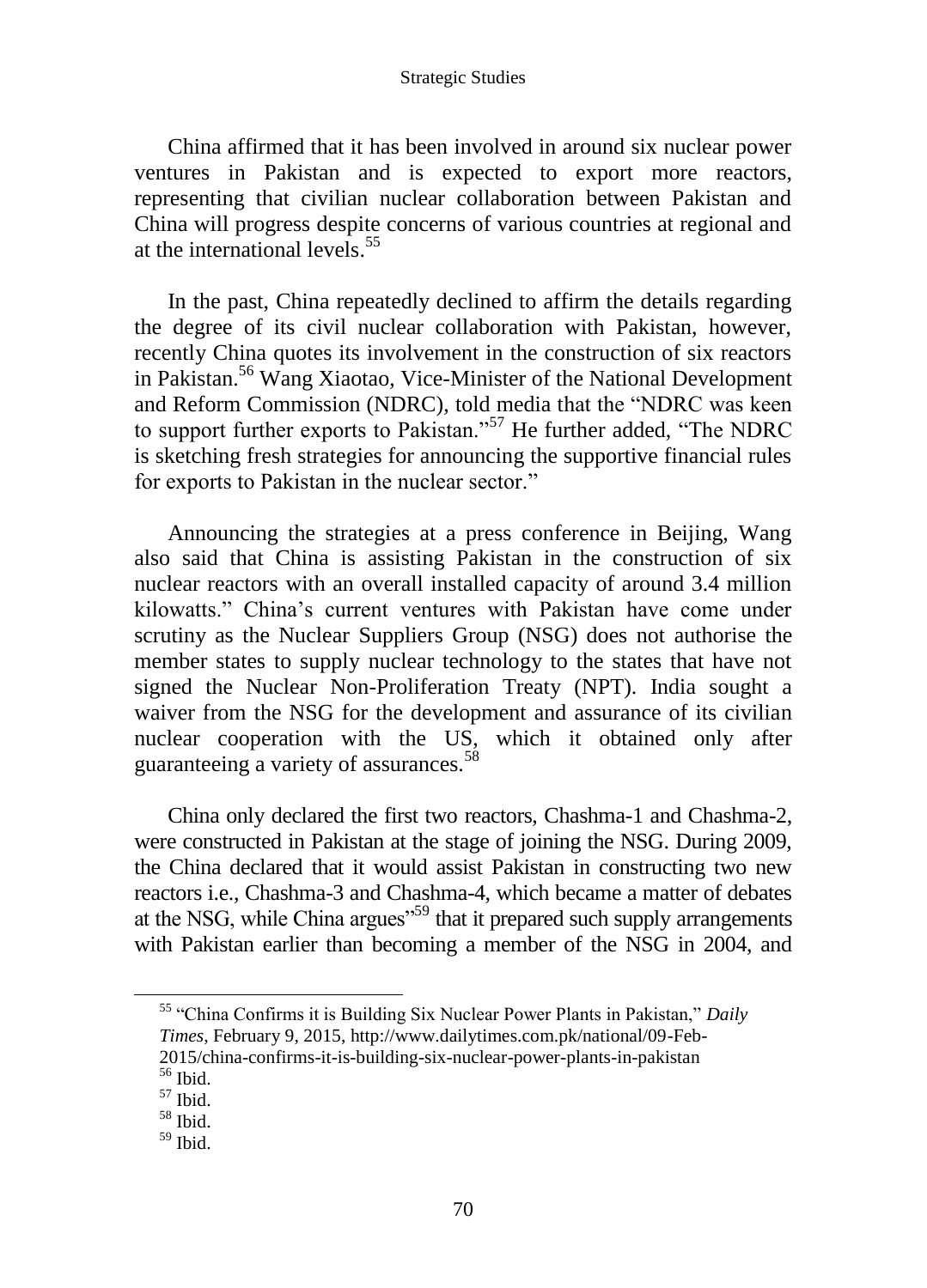therefore China has been following a grandfathered contract dating back to the 1980s. China further stressed that the deals between Pakistan and China in this regard were under the International Atomic Energy Agency (IAEA) safeguards and were legal.<sup>60</sup>

China is optimistic about nuclear collaboration with Pakistan. It has been observed that during November 2010, the Pakistan Atomic Energy Commission (PAEC) signed a contract with China National Nuclear Corporation (CNNC), for the construction of a 5th unit at Chashma. China has also announced its plans to construct two 1100 MW reactors in Karachi with roughly US\$6.5 billion in assistance.

Unlike the Indo-US nuclear deal, Pak-China nuclear collaboration is only for power generation and has a permissible cover before the laws of two states. Moreover, the nuclear collaboration between the two states started before the Chinese membership in NSG or even the NPT. After becoming an NGS member in 2004, China has voluntary followed the NGS rules, despite extensive and traditional nuclear relations with Pakistan. Various NSG states may raise their objections towards Pak-China nuclear collaborative arrangements, however, they cannot force China from stepping back from exporting the reactors to Pakistan.<sup>61</sup>

When no legal grounds could be presented against Pak-China nuclear collaboration, then a movement was initiated with the objective of blaming that Pakistan was going to use those kinds of Chinese built reactors, which are yet to be tested. In reality, China is constructing the new scheme before the US could and China is expected to become the main state in the world that uses innovative reactor designs and test them  $62$ 

### **Latest Developments**

The regionalism and close cooperation in economic and trade fields between neighbouring states are fast emerging trends in the international

<sup>&</sup>lt;sup>60</sup> "China Confirms it is Building Six Nuclear Power Plants in Pakistan."

<sup>61</sup> Hasan Ehtisham, ["Pakistan-China nuclear cooperation,](http://tribune.com.pk/story/669571/pakistan-china-nuclear-cooperation/)" *Express Tribune,* February 10, 2014, [http://tribune.com.pk/story/669571/pakistan-china-nuclear](http://tribune.com.pk/story/669571/pakistan-china-nuclear-cooperation/)[cooperation/](http://tribune.com.pk/story/669571/pakistan-china-nuclear-cooperation/)

 $62$  Ibid.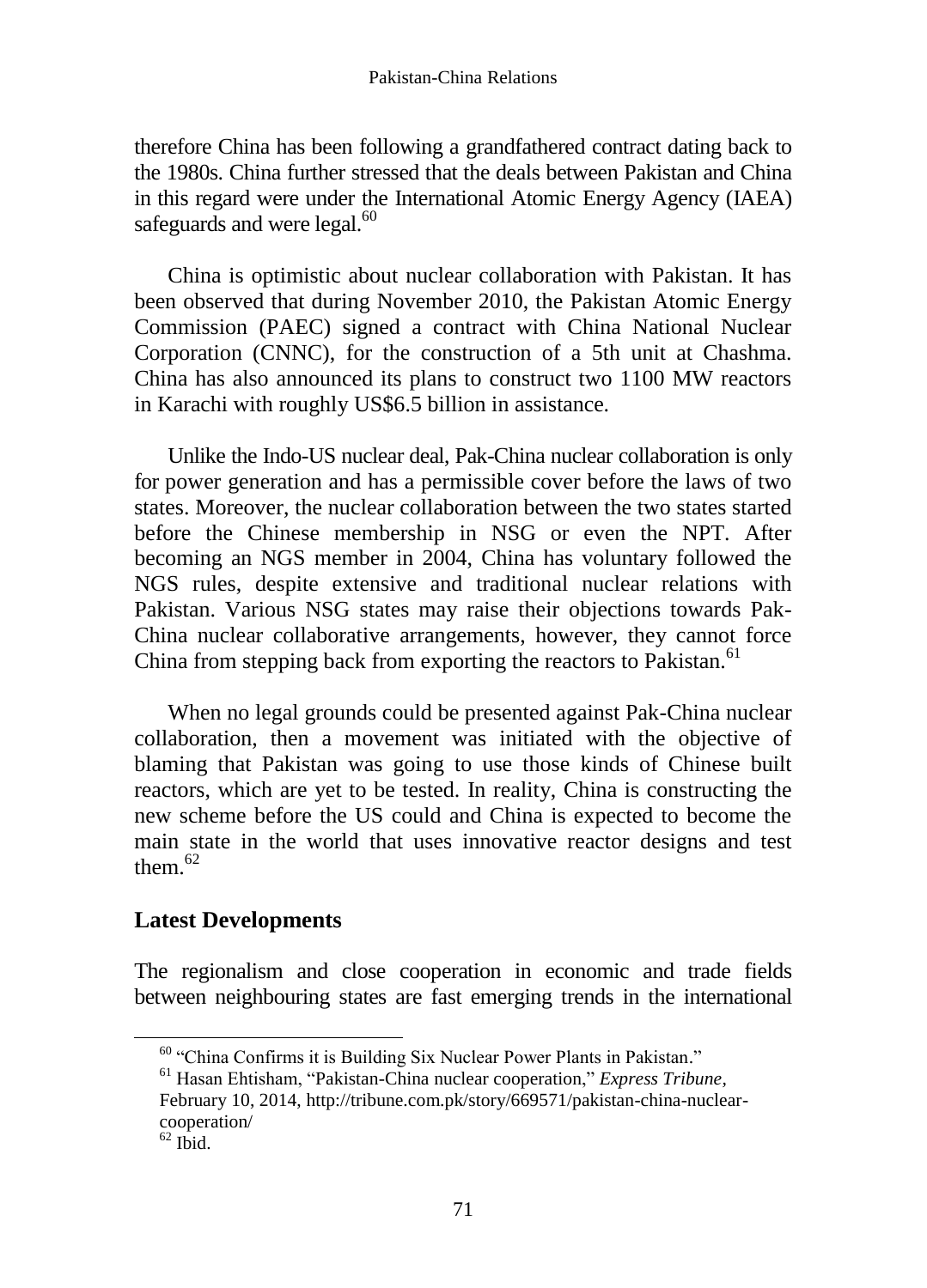politics. By enhancing their relations with their neighbours and encouraging free trade concept between them, the nations is not to only learn from one another's experiences but they also wanted to achieve goals of economic development. To achieve targets on the same pattern, Pakistan and China also promoted the bilateral free trade concept. In April 2005, Pakistan-China started negotiations on free trade area on the occasion of the Chinese Premier, Wen Jiabao's, visit to Pakistan. Both states concluded Free Trade Agreement (FTA) that became effective in July 2007.<sup>63</sup>

Furthermore, the former President of Pakistan, Asif Ali Zardari, and the Chinese State Councilor, Dai Bingguo, witnessed the signing of the FTA on February 21, 2009, related to Trade in Service of the Pakistan-China FTA, which was enforced on October 10, 2009.<sup>64</sup> Pakistan emerged as the second largest South Asian trader in China after India. The bilateral trade between Pakistan and China has improved from almost US\$4.10 billion in 2006-07, to around US\$10 billion in 2014, and in 2016, it nearly reached US\$16 billion.

The two countries are willing to increase their bilateral trade capacity around US\$20 billion in the next couple of years and, in addition, they also guaranteed to carry on their collaboration n the civilian nuclear hitech sector. The economic relations between China and Pakistan are getting a fast pace, not only in the arena of mega and minor projects but in strategic and ordinary businesses as well.

For further strengthening their relationship, in April 2015, the Chinese President, Xi Jinping, came to Pakistan, and the two sides concluded around 51 agreements and Memorandums of Understanding (MoUs) for cooperation in numerous fields. Among them, the most important venture has been the CPEC project. This development is strategically significant for the economies of two states. Once it is completed, China via Gwadar port will have easy access to the Middle Eastern and African markets, similarly by safeguarding a channel to the Indian Ocean through the Gwadar port, China will assure its military existence in the region the Indian Ocean,

<sup>63</sup> "China FTA Network: China-Pakistan FTA," n.d,

<http://fta.mofcom.gov.cn/topic/enpakistan.shtml>

 $64$  Ibid.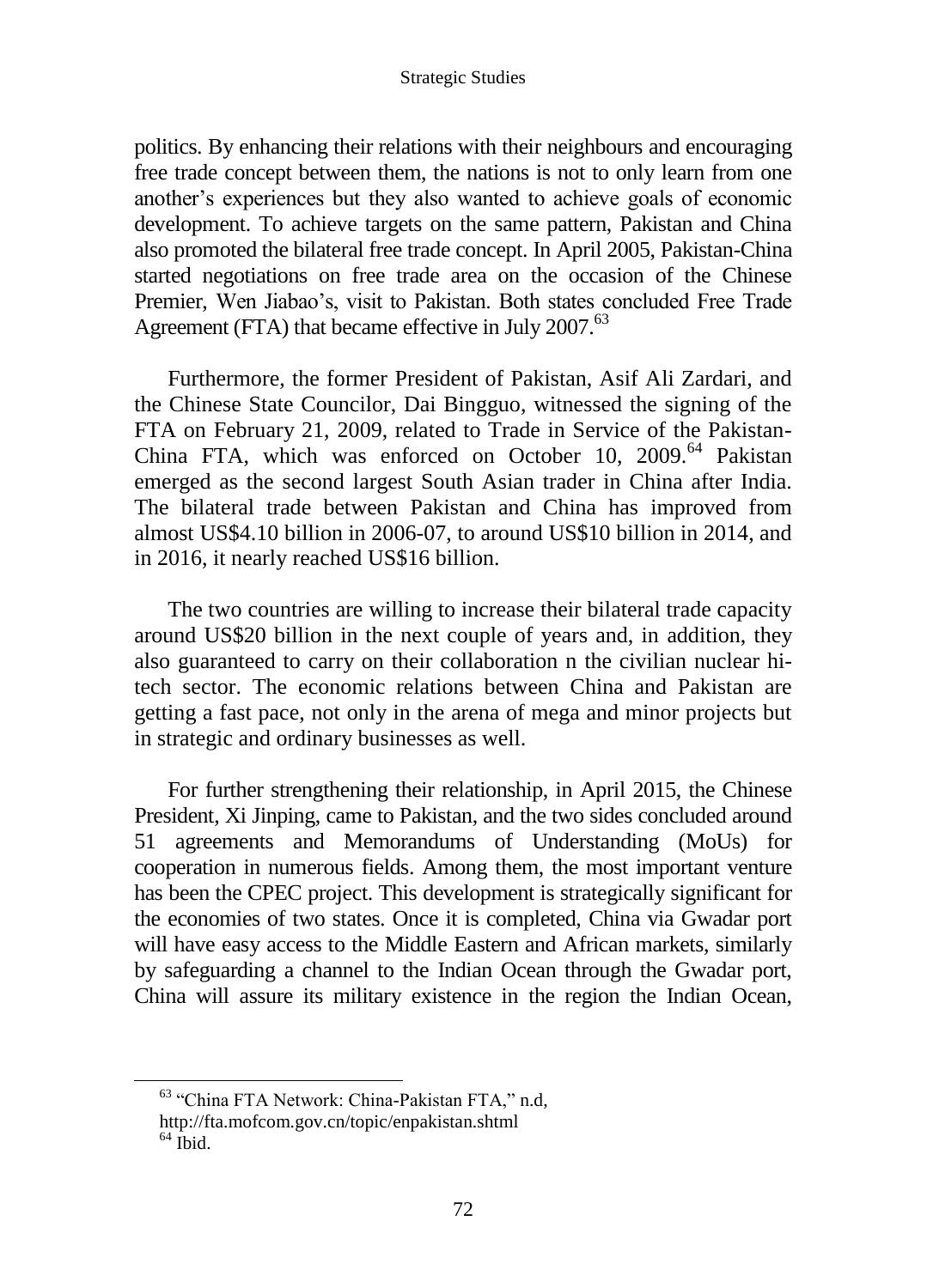which will add an advantage before China in upholding its String of Pearls strategy.<sup>65</sup>

Under the CPEC project, China will also help Pakistan to strengthen its economic infrastructure, China will invest around US\$11 billion in infrastructure sector and development projects in Pakistan and will inject around US\$34 billion investment in energy sector to help Pakistan to deal with its energy crisis. China also plans additional investments in the infrastructure projects of Pakistan of over US\$10 billion outside the CPEC framework. These include a six-lane 1,240 km expressway between Karachi and Lahore, the upgradation of the KKH and upgradation of public transportation in various Pakistani cities etc.

The CPEC is an extension of Chinese anticipated 21st century Silk Road initiative. This is one of China's major investments and the CPEC is predictably a strategic game changer in the entire region. For Pakistan, it will be a source of becoming an economically stable state, as the economic corridor will accelerate the movement of goods and services in the region.<sup>66</sup> According to the Prime Minister of Pakistan, Nawaz Sharif, "we welcome China's vision of the OBOR, and the CPEC announced during Chinese President's visit to Pakistan, which will spur regional economic integration and bring prosperity to the entire region and beyond." $67$ 

Thus, the economic corridor will not only provide a short trading route to China, but it will also help her in fulfilling the energy requirements in a risk-free manner from the Gulf states. Likewise, it can also become a turning point in the prosperity and progress of the western province of China Xinjiang, which will help China to emerge as an economic giant. The CPEC is a significant venture in the history of Pak-China relations and it is seen as the Silk Road Economic Belt over the land network that joins the Maritime Silk Road in Sea which will

<sup>65</sup> Muhammad Daim Fazil, "The China-Pakistan Economic Corridor: Potential and Vulnerabilities," *Diplomat*, May 29, 2015, [http://thediplomat.com/2015/05/the-china](http://thediplomat.com/2015/05/the-china-pakistan-economic-corridor-potential-and-vulnerabilities/)[pakistan-economic-corridor-potential-and-vulnerabilities/](http://thediplomat.com/2015/05/the-china-pakistan-economic-corridor-potential-and-vulnerabilities/)

<sup>66</sup> Syeda Mazhar, "China Pakistan Economic Corridor," *News,* May 27, 2015.

 $67$  Nawaz Sharif, Prime Minister of Pakistan during his speech at the 70th session of the United Nations General Assembly, on *ARY News TV*, September 30, 2015.